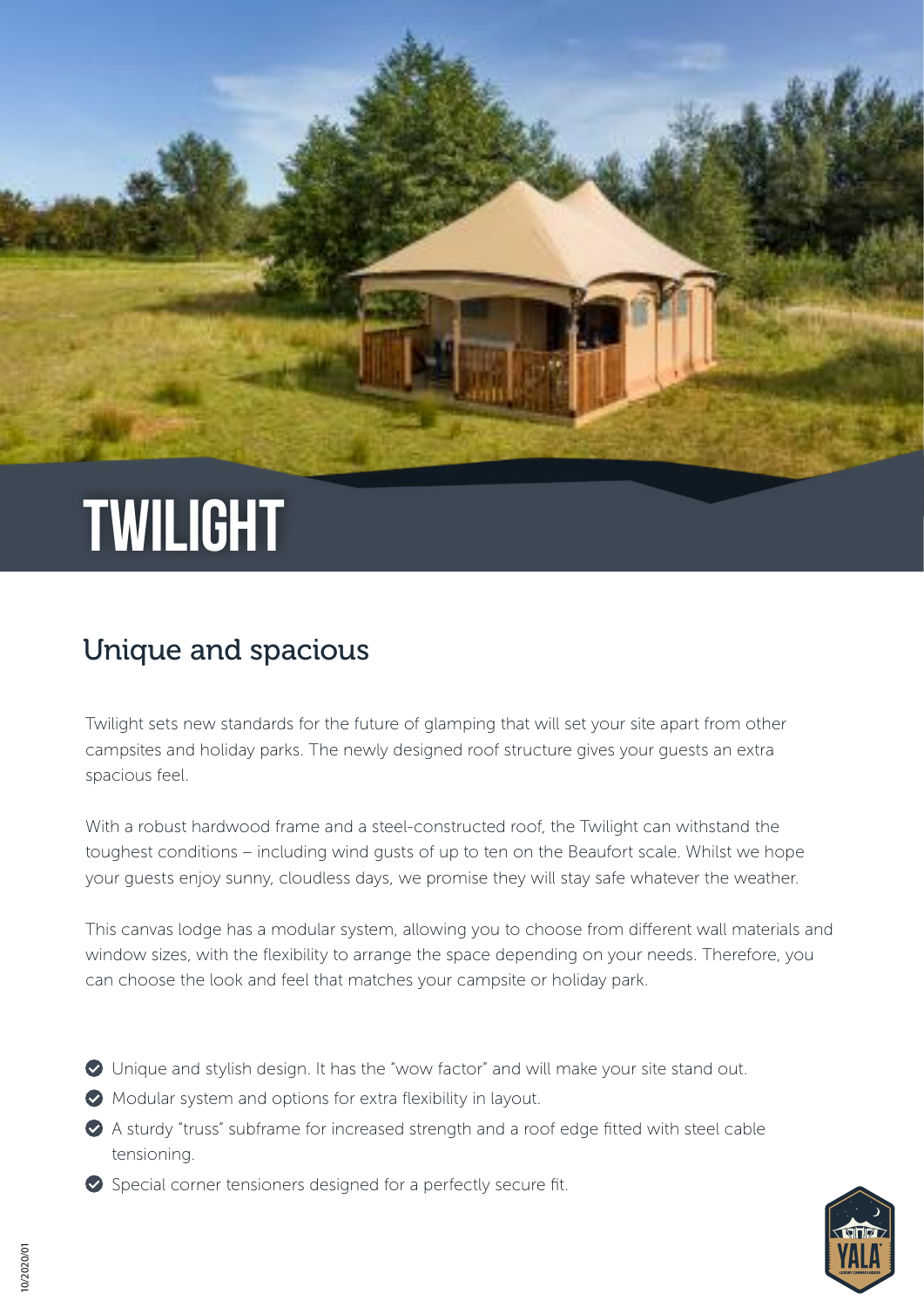## floorplan Twilight

### Dimensions **Features**

| Inner tent    | 28.3 m <sup>2</sup> | 48x59m             |
|---------------|---------------------|--------------------|
| Veranda       | 11.5 $m^2$          | $4.8 \times 2.4$ m |
| Total surface | $39.8 \text{ m}^2$  | 48x83m             |
| Footprint     | 50.7 m <sup>2</sup> | 57x89m             |

| # Guests        |     |
|-----------------|-----|
| # Bedrooms      |     |
| <b>Bathroom</b> | Yes |
| Kitchen         | Yes |

## Floorplan 3D Floorplan 2D



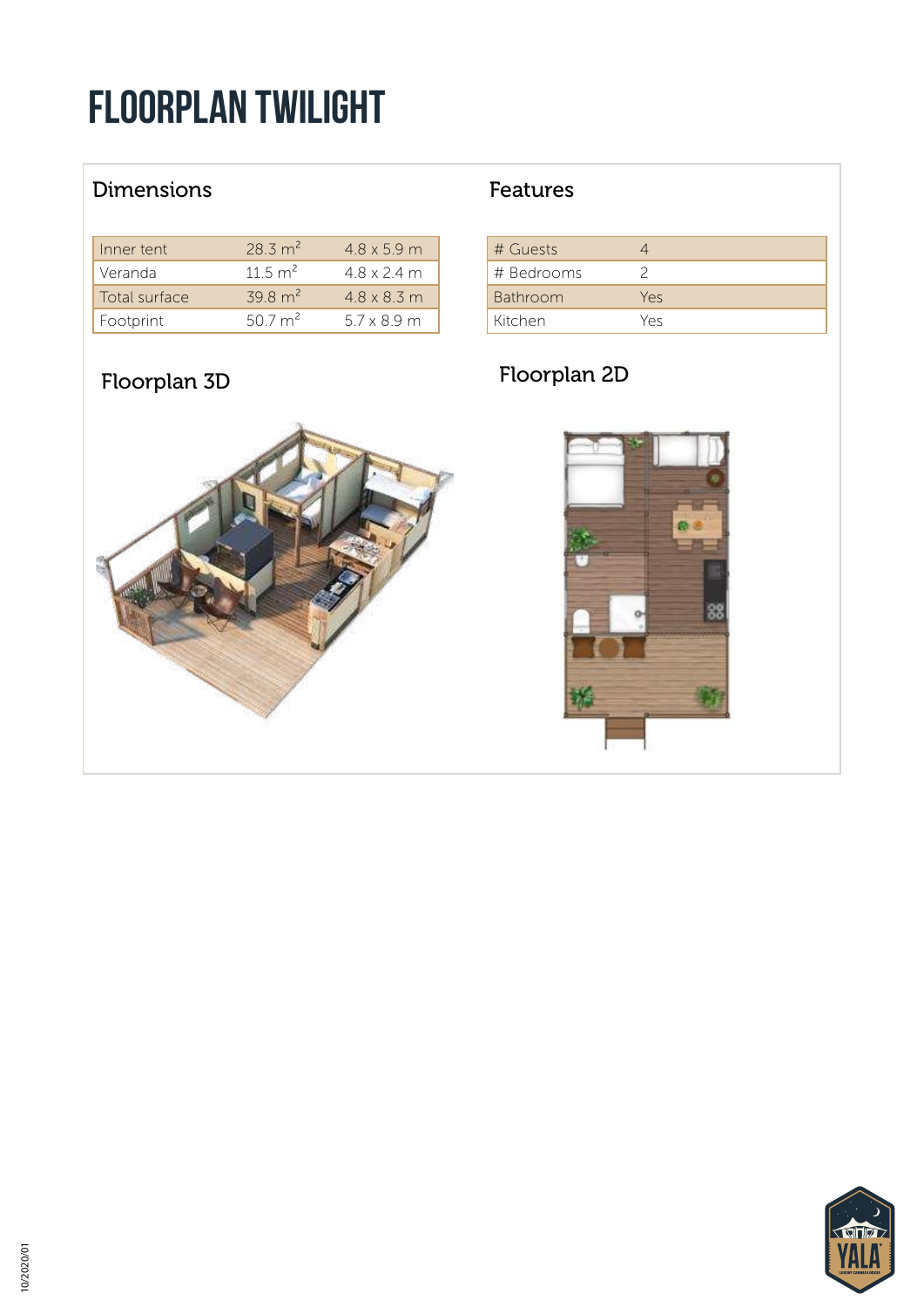## PHOTOS TWILIGHT